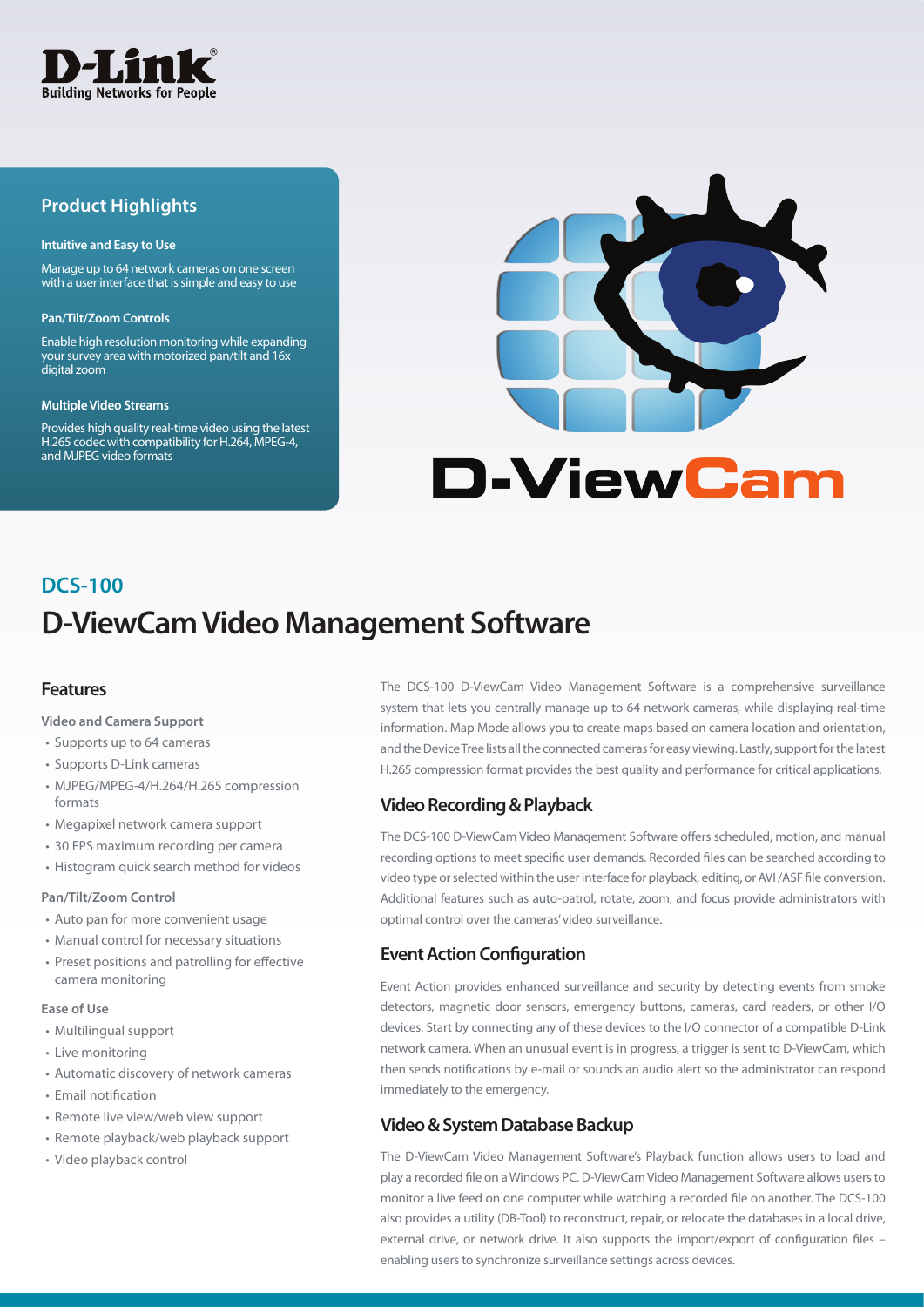



| <b>Technical Specifications</b> |                                                                                                                                                                                                              |                                                                                                                                                                                          |  |
|---------------------------------|--------------------------------------------------------------------------------------------------------------------------------------------------------------------------------------------------------------|------------------------------------------------------------------------------------------------------------------------------------------------------------------------------------------|--|
| General                         |                                                                                                                                                                                                              |                                                                                                                                                                                          |  |
| Camera Support                  | • Supports up to 64 cameras                                                                                                                                                                                  | • Megapixel network camera support                                                                                                                                                       |  |
| Video Comprehension             | • MJPEG/MPEG-4/H.264/H.265 compression format                                                                                                                                                                |                                                                                                                                                                                          |  |
| Software Features               | • OSD (On-screen Display) setting<br>• Live Monitoring<br>• 30 FPS maximum recording per camera (subject to<br>camera and video server capacity)<br>• Automatic discovery of network cameras                 | • Multilingual support<br>• On-the-fly configuration changes<br>• E-mail notifications<br>• Lock system to avoid unauthorized changes                                                    |  |
| System User Management          | • User Validation<br>· User Password Restriction                                                                                                                                                             | • User Profiling<br>• Access Privilege Control                                                                                                                                           |  |
| Performance                     |                                                                                                                                                                                                              |                                                                                                                                                                                          |  |
| Recording                       | • Supports multiple storage locations<br>• Record by schedule<br>• Record by event<br>• Digital watermark protection<br>· Supports Flexible Recycle                                                          | • Pre-record/Post-record support<br>• Manual recording support<br>• One-way audio recording of multiple channels<br>• Record and live display at different frame rates and<br>resolution |  |
| Data Search and Playback        | · Video playback control<br>• Histogram quick search method for videos<br>• Video stamp                                                                                                                      | • Extract snapshots from video<br>• Extract video to AVI / ASF<br>· Supports remote playback/web playback                                                                                |  |
| Video Mode                      | • Screen division layout support<br>• Monitor display allows for drag and drop of videos<br>· Supports full screen video<br>• Information window support<br>• Enable Move function to control a P/T/Z camera | • Digital zoom in/out support<br>• Duplicate Camera<br>• Supports remote live viewing to display video<br>· Supports camera multi-stream (on some models)                                |  |